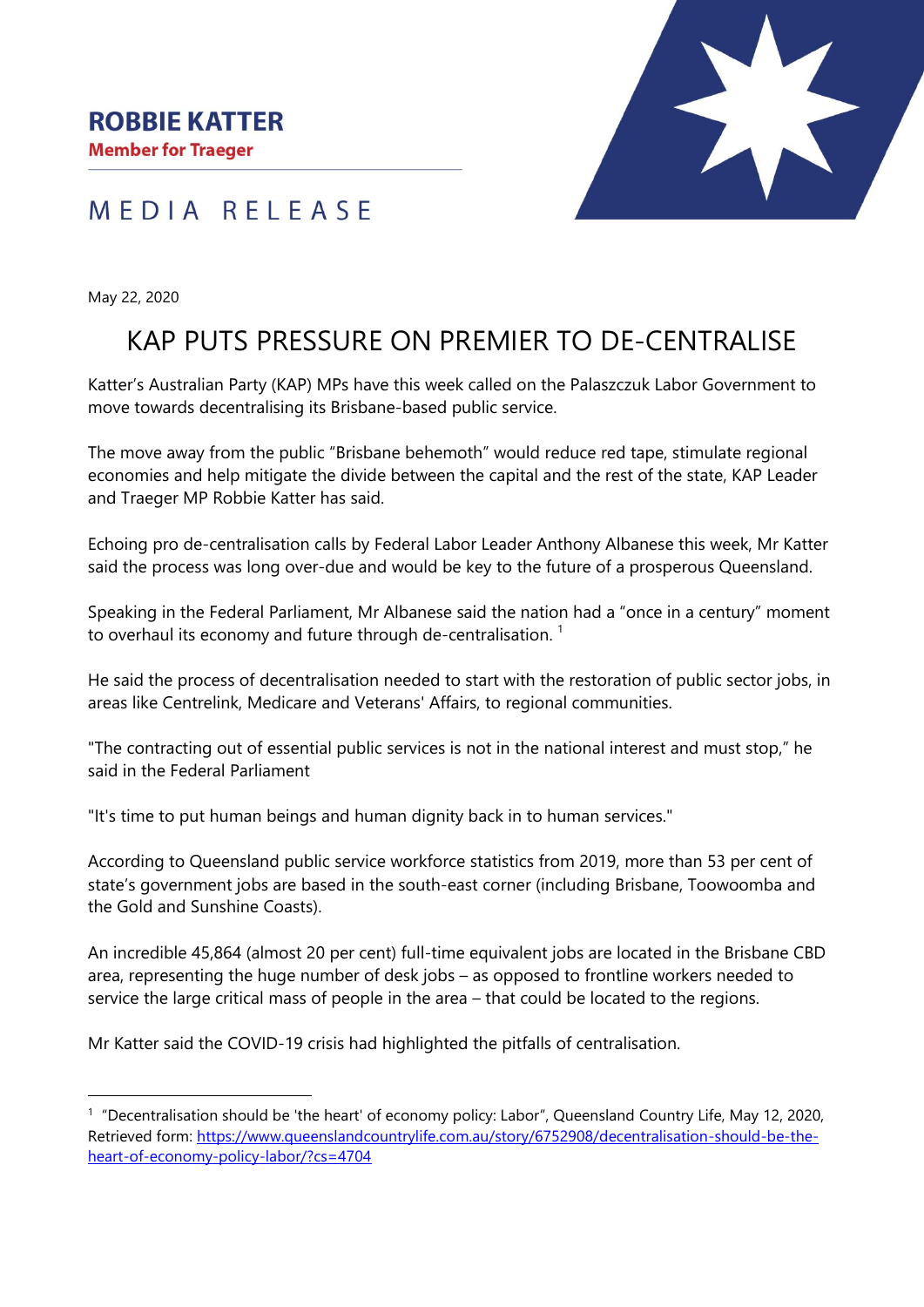#### **ROBBIE KATTER**

**Member for Traeger** 



## MEDIA RELEASE

"We think there was an important omission in the debate had by the State Government this week on COVID-19, and that is to respond to the call from the Federal Labor Leader this week to engage in a policy of de-centralisation," Mr Katter said.

"COVID-19 has shown us there is benefits in having that separation of services; where it exists already it has helped us get through this time and it has also proved to be key to stimulating regional economies in our economic 'fight-back'.

"It is the KAP's position that we should be seeing these government departments moving out to the regions, and the process of centralisation that has crept up on us for decades needs to stop.

"We are now calling on the Palaszczuk Labor Government to start working towards this."

Mr Katter said there was an onus on State Labor to respond to Mr Albanese's clear message.

He said the key benefits of de-centralisation included: the reduction of unnecessary red tape, stimulating regional economies and creating local jobs where they are desperately need and centring decision-making in the communities actually affected by them.

"A major virtue would be that having the departments, or sections of the departments, in the regions would mean the public will deal directly with people who are embedded in their area and who know local issues firsthand." Mr Katter said.

"Untold problems are caused when government decision-making gets lumped on some bureaucrat located thousands of kilometres away, and this is one way to address that.

"This situation is why you always get so much backlash from places like North Queensland where decisions are often made against them in the negative, because they feel removed from the government processes around topics that directly impact them."

The KAP is advocating for an incremental process of decentralisation, and in the first instance is calling for sections of the mining, agriculture and fisheries departments to be relocated to places like Mount Isa/Mackay, Townsville and Cairns respectively.

"The key point to acknowledge is what we are calling for has been happening gradually in the reverse for many years; for example, years ago the Department of Mines ceased its operations in Mount Isa," Mr Katter said.